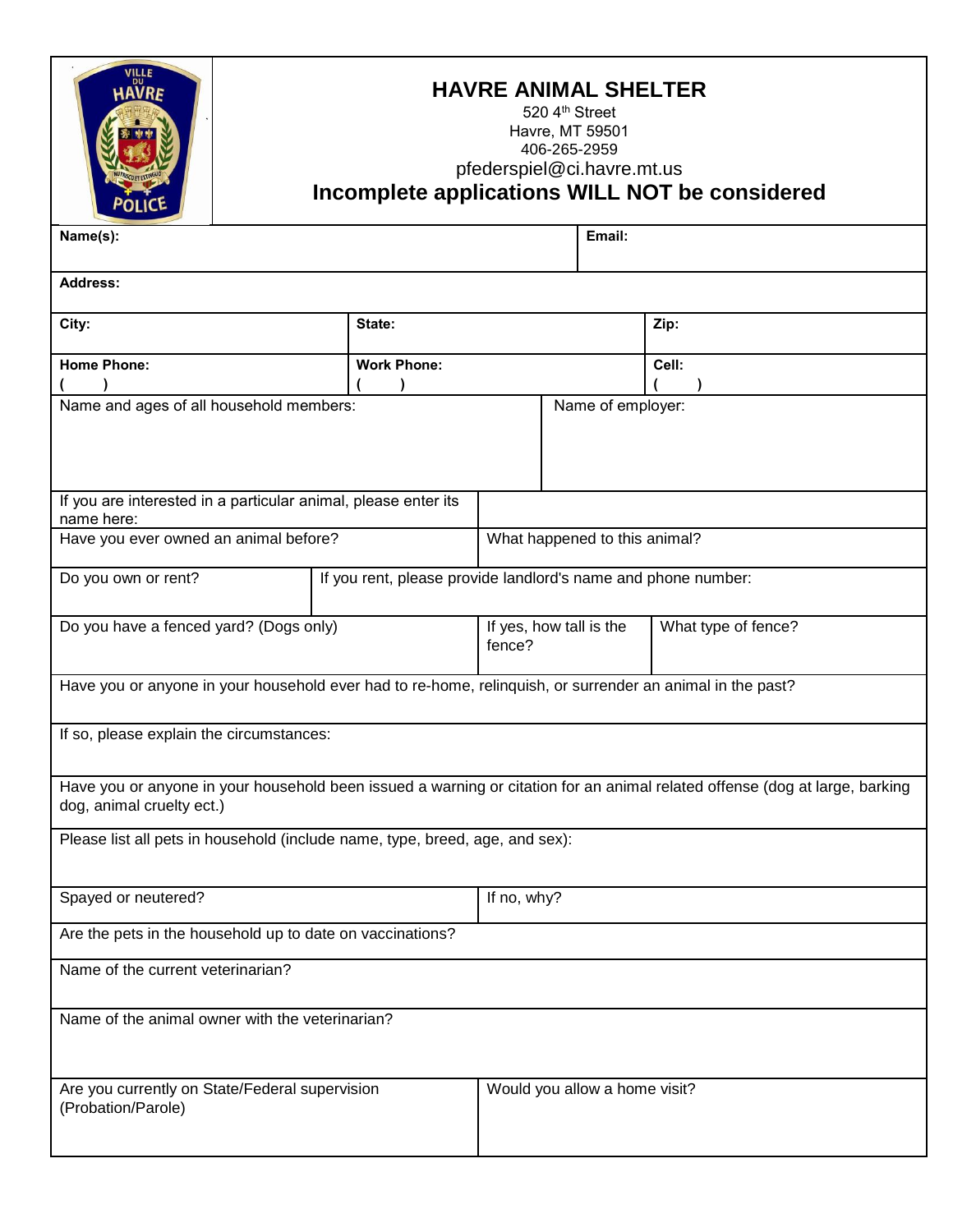**I am in full agreement with the attached Terms of Adoption and understand that if I ever relinquish the animal that said animal must be returned to the Havre Animal Shelter or their designated representative. By submitting this application, I am attesting to the truthfulness of my answers. I understand that falsification of any information given in this application or in any other medium will be grounds to disallow the adoption of an animal.** 

**An adoption fee of \$95 for dogs and \$50 for cats to help cover the costs of spay/neuter, vaccinations, and other costs incurred, is due at the time of placement. Submission of your application does not guarantee placement of a dog. I understand that a vet reference and a home visit may be required for adoption and that the Havre Animal Shelter reserves the right to refuse any applicant for any reason.**

| <b>Applicant</b><br><b>SIGNATURE:</b>    |           |                          | DATE: |       |  |  |  |
|------------------------------------------|-----------|--------------------------|-------|-------|--|--|--|
| <b>Co-Applicant</b><br><b>SIGNATURE:</b> |           |                          | DATE: |       |  |  |  |
| <b>OFFICE USE ONLY</b>                   |           |                          |       |       |  |  |  |
| Home check date:                         |           | Home check completed by: |       |       |  |  |  |
| Home check notes/issues:                 |           |                          |       |       |  |  |  |
| Date references contacted:               |           | References contacted by: |       |       |  |  |  |
| Reference notes/issues:                  |           |                          |       |       |  |  |  |
| Approved for adoption:<br>No<br>Yes      | Signature |                          |       | Date: |  |  |  |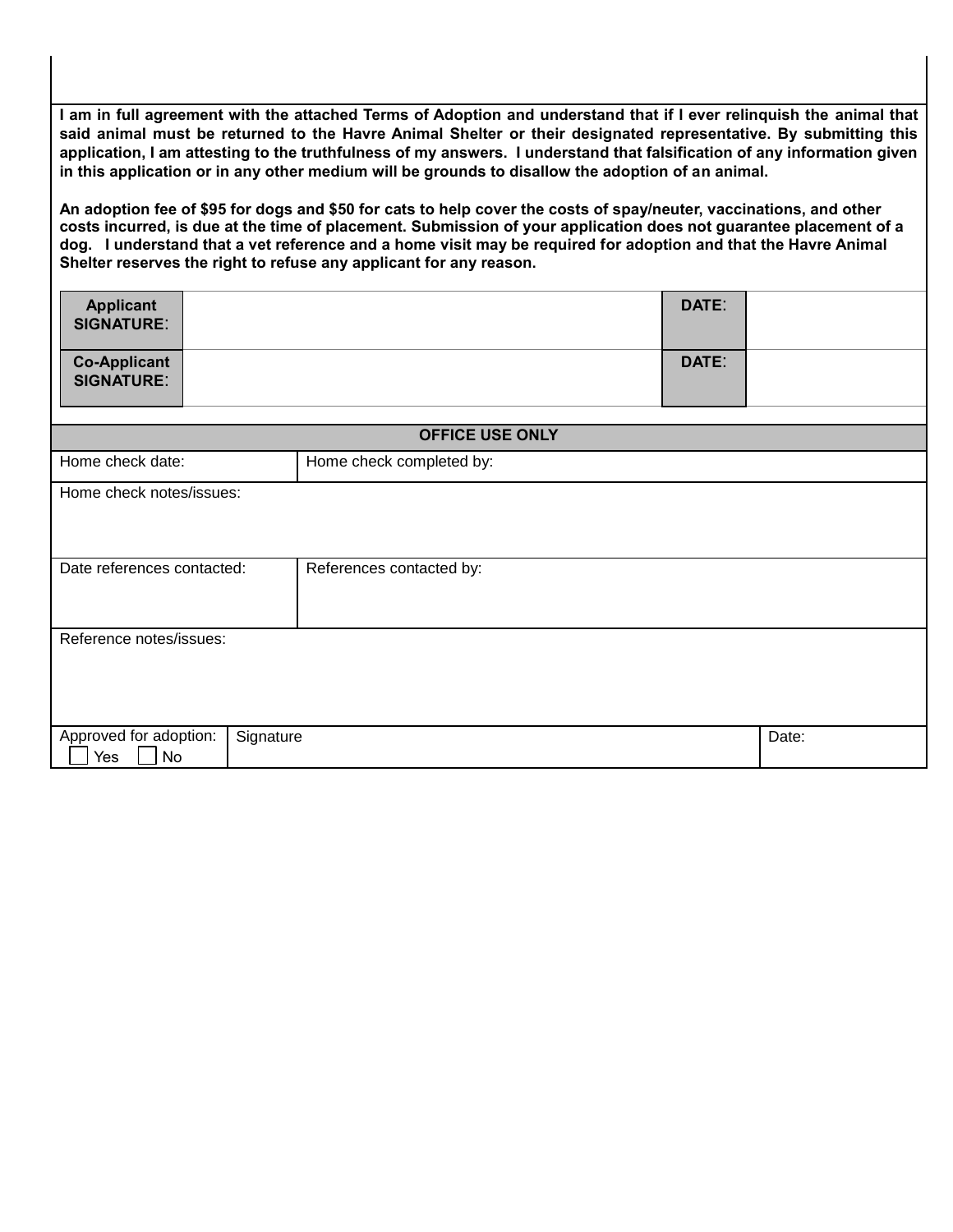**(Signed at the time of Adoption)**

## **ANIMAL ADOPTION FORM**

**Reference Number** 

## **Adoption Number**

Title, First Names & Surname: paid Address & Postcode: **,**  Daytime Telephone Number: example the state of the Evening Telephone Number:

## **DECLARATION**

In consideration of receiving from **Havre Animal Shelter** One animal of the following description:

| Microchip No. |     | <b>Breed</b> | Age       |
|---------------|-----|--------------|-----------|
| Name          | Sex | Colour       | Neutered: |
| $\lambda$     |     |              |           |

ANY EXISTING CONDITIONS/SYMPTOMS

(These conditions may not be covered by our pet insurance)am over 18 years of age and hereby undertake with the said society as follows to:

- 1. NOT PART WITH THE POSSESSION OF THE ANIMAL EXCEPT TO RETURN IT TO THE ABOVE SHELTER BY PRIOR ARRANGEMENT IF FOR ANY REASON I AM UNABLE TO KEEP THE ANIMAL.
- 2. Feed, water and house the animal to our satisfaction.
- 3. Provide qualified veterinary treatment in cases of injury or illness. And to establish a schedule for preventative care to include vaccinations.
- 4. Not use the animal for breeding purposes.
- 5. Have the animal spayed or neutered if this has not been done already, unless there are overriding veterinary reasons why the operation should not be carried out.
- 6. Ensure that my name and address is permanently engraved on the collar, or on disc attached thereto.
- 7. Notify the Police and us within 24 hours should the said animal become lost or missing. In cases of lost/missing dogs please also check your local authority stray dog register.
- 8. Permit an authorized member or official to visit my premises from time to time to be assured that the animal is happily settled.
- 9. Exercise the animal regularly (and in the case of a dog, not to chain the animal except when absolutely necessary when a running chain shall be used); and not leave the animal without company for extended periods.
- 10. Allow us to repossess the animal if, in our opinion, the terms of this agreement are not being reasonably adhered to.
- 11. I have also read and agree to abide by the CONDITIONS printed on the reverse side of this adoption form.

I further acknowledge that I am aware that animals are different from human beings in their response to human actions and their actions are often unpredictable; that the CITY OF HAVRE ANIMAL SHELTER MAKES NO CLAIMS OR REPRESENTATIONS AS TO THE BEHAVIOR OR TEMPERMENT OF THE ABOVE ANIMAL; that I and members of my household have been afforded full opportunity to determine the suitability of the behavior and temperment of the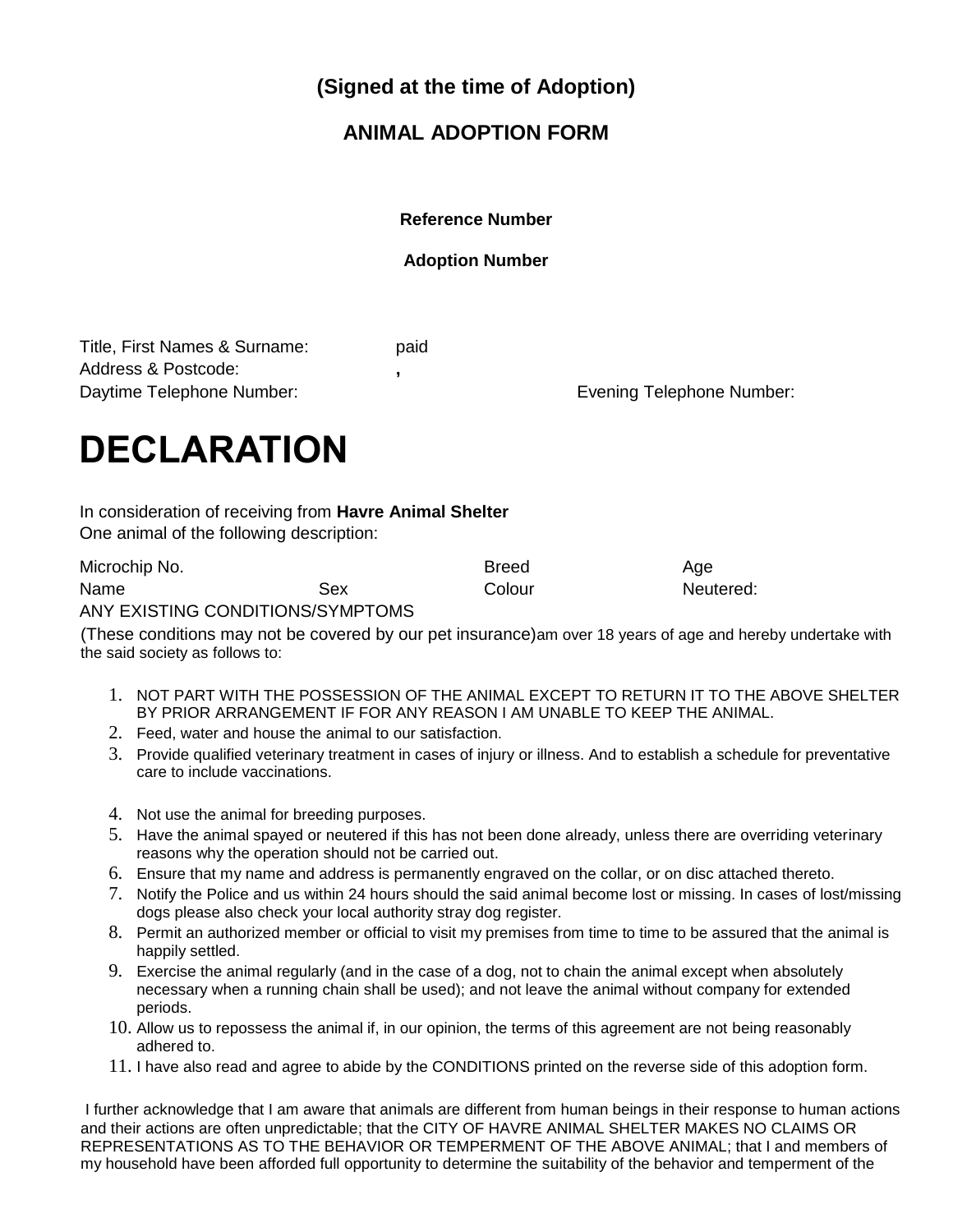animal and I ACCEPT THE ANIMAL AT MY OWN RISK, hereby releasing and waiving any right which I may now or in the future for any damages to person or property cause by said animal.

I further agree to indemnify, defend and save harmless the CITY OF HAVRE AND CITY OF HAVRE ANIMAL SHELTER from and against any and all claims or liability for damage to person and property hereafter caused by said animal. I fully understand that the fee given to the CITY OF HAVRE ANIMAL SHELTER for this animal is not refundable.

DATED THIS SIGNED BY IN THE PRESENCE OF

ANIMAL CENTRE No. & ADDRESS:

Havre Animal Shelter 195 12th Avenue West, Havre, MT 59501 Tel: 406-265-2959